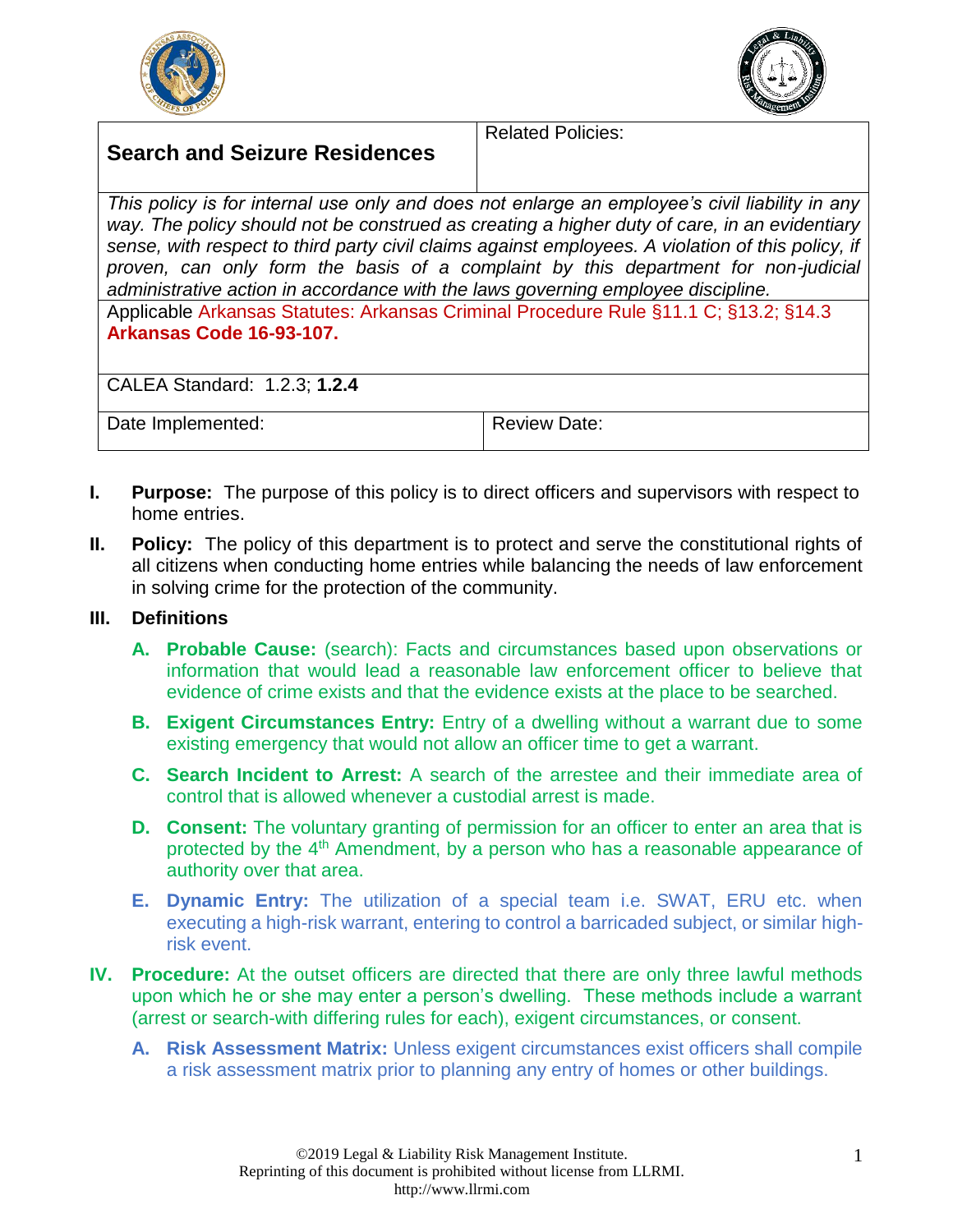- **B. Written Operations Plan:** Unless exigent circumstances exist, officers shall complete a written operations plan prior to executing any warrant entry of a home or other building.
- **C. Knock and Announce:** Prior to considering a forced entry into a dwelling, officers must knock at the entrance and announce their identity and purpose unless one of the following circumstances exist:
	- **i.** The officer's purpose is already known to the occupant.
	- **ii.** When the personal safety of the officer or others would be jeopardized by the announcement.
	- **iii.** When the delay caused by the announcement may enable the suspect to escape.
	- **iv.** When a prisoner has escaped and retreated to his home.
	- **v.** When the announcement may cause evidence to be destroyed.
	- **vi. NOTE:** If officers believe that one of the above circumstances exist prior to obtaining the warrant, they should seek judicial approval for a "no-knock" warrant by outlining the factors believed to exist in their affidavit.
	- **vii.** In determining how long an officer must wait before forcing entry following the knock and announcement, officers should consider the nature of the item sought, and how long it would take to destroy the item. The United States Supreme Court found 15-20 seconds to be a reasonable amount of time in a drug warrant case.
- **D. Arrest Warrant:** Felony or Misdemeanor: An officer may enter the home of the subject of an arrest warrant in cases where the officer also has probable cause to believe the subject is home.
	- **i.** Knock and Announce Rules Apply
	- **ii.** Search Incident to Arrest-3 Zones
		- **a.** At the time of arrest, officers may search the arrestee's immediate area of control in the room of arrest.
		- **b.** At the time of arrest, officers may also look into, but not enter, areas adjoining the room of arrest, from which an attack could be launched.
		- **c.** Officers may conduct a protective sweep, limited to those places where a person could be, in cases where the officers have reasonable suspicion to believe someone else on the premises poses a danger to the officer.
		- **d.** Under Arkansas law these searches are limited to those events where at the time of the arrest:
			- **1.** The accused is in or on premises all or part of which he is apparently entitled to occupy; and
			- **2.** In view of the circumstances the officer has reason to believe that such premises or part thereof contain things which are:
				- subject to seizure; and
				- connected with the offense for which the arrest is made; and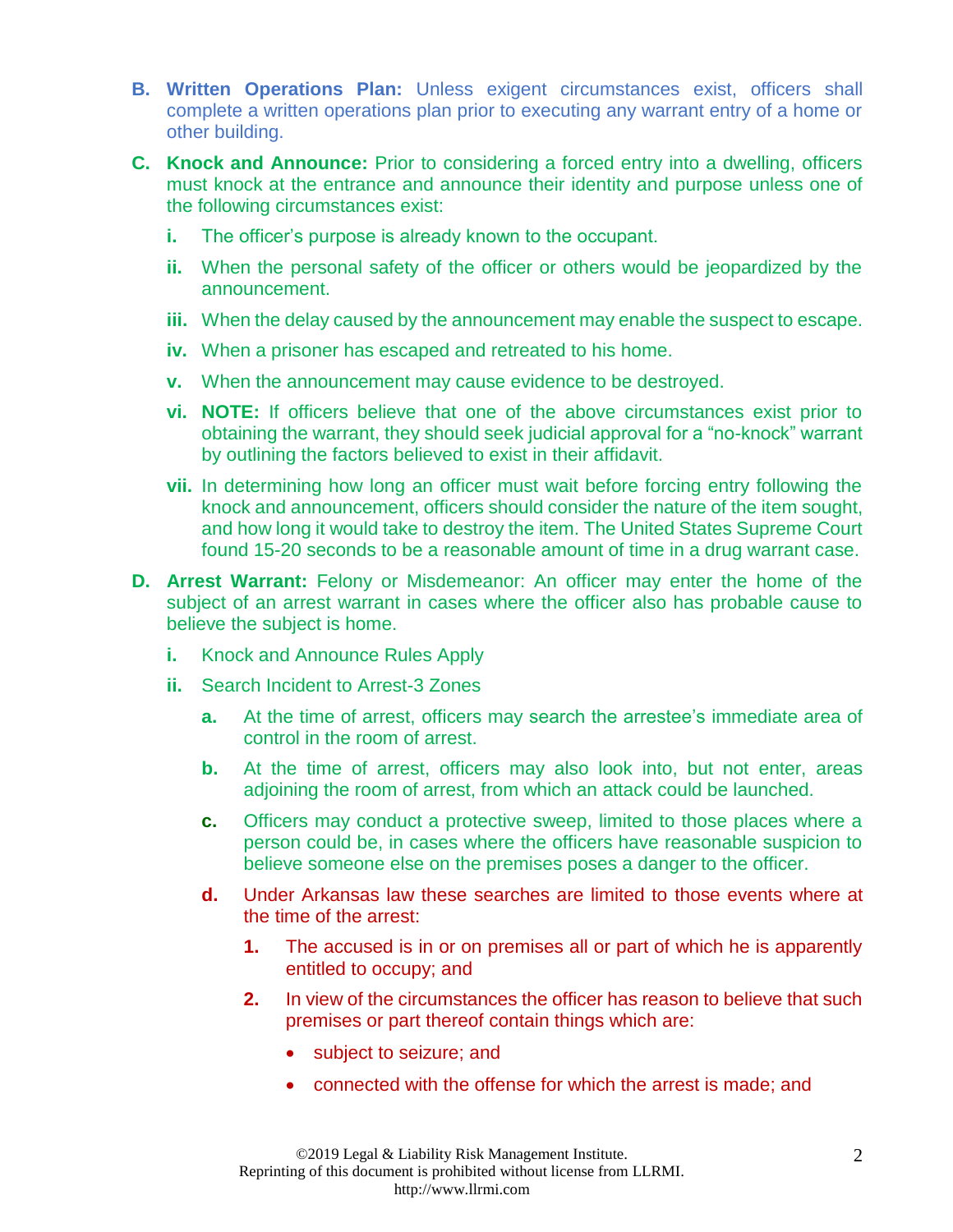- Likely to be removed or destroyed before a search warrant can be obtained and served; and
- The arresting officer may search such premises or part thereof for such things, and seize any things subject to seizure.
- **iii.** Officers must obtain a search warrant before entering the residence of a third party in order to search for the subject of an arrest warrant unless exigency or consent exists.
- **E. Search Warrants:** Officers must have probable cause to believe that evidence of crime exists and must have probable cause to believe it will be located at the place to be searched.
	- **i.** Knock and Announce Rules Apply: All necessary and reasonable force may be used to effect an entry into any building or part thereof to execute a search warrant if, after verbal notice or a good faith attempt at verbal notice by the officer executing the warrant which states the officer's authority and purpose:
		- **a.** He or she is refused admittance;
		- **b.** The person or persons on the premises refuse to acknowledge the verbal notice or the presence of persons inside the building is unknown to the officer; or
		- **c.** The building or property is unoccupied.
		- **d.** Note: where the officer has reasonable grounds to believe that the announcement will place the officer in greater peril or lead to the immediate destruction of evidence, the officer may dispense with the knock and announce requirement.
	- **ii.** The court issuing the warrant may authorize the officer executing the warrant to make entry without first knocking and announcing his or her office if it finds, based upon a showing of specific facts, the existence of the following exigent circumstances:
		- **a.** The officer reasonably believes that if notice were given a weapon would be used;
			- **1.** Against the officer executing the search warrant; or
			- **2.** Against another person.
		- **b.** That if notice were given there is an imminent danger that evidence will be destroyed.
	- **iii.** Nighttime Searches (All searches which occur between the hours of 8:00 p.m. and 6:00 a.m.): The affidavit must set forth facts justifying a nighttime search-the affiant must articulate facts outlining why:
		- **a.** The place to be searched is difficult of speedy access;
		- **b.** The objects to be searched are in danger of imminent removal; or
		- **c.** The warrant can only be safely or successfully executed at nighttime.
	- **iv.** The search warrant itself must particularly describe the place to be searched and must particularly describe the items to be seized.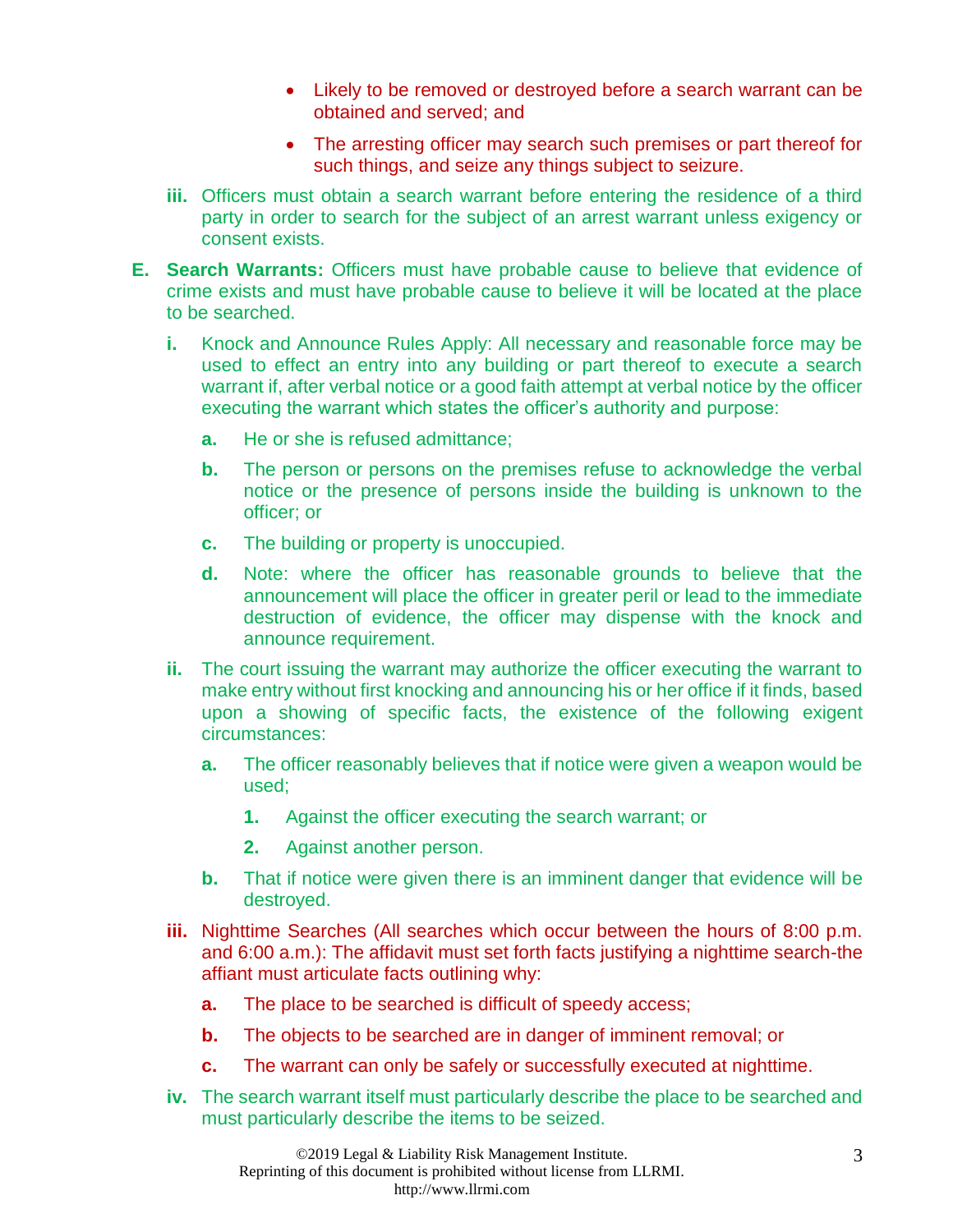- **v.** The scope of a search warrant is limited by information (i.e. information developed indicates that items are stored in a specific location). Scope may also be limited by the size of the item; (i.e. if looking for a stolen piano, one would not open a bureau drawer).
- **vi.** All search warrants must be executed in a reasonable manner.
- **vii.** Detention and Search of Persons on the Premises: When executing a search warrant, the officer may reasonably detain, and in some cases frisk any person in the place at the time under the following limitations (these limitations apply even in cases where the warrant calls for the "search of any person present"):
	- **a.** Frisk: To protect him or herself from attack when the officer has reasonable suspicion based upon specific facts, to believe that the individual present is armed and poses a threat.
	- **b.** Search: To prevent the disposal or concealment of any item particularly described in the warrant where there is probable cause, based upon specific facts, to believe that the person to be searched is in possession of said item.
	- **c.** Detain: Officers may detain any person who is present at the scene of a residence where officers are executing a search warrant. Where officers are executing a dangerous search warrant, all persons present may be handcuffed while officers conduct their search. If at any time it is determined that the person restrained in handcuffs is not dangerous, the handcuffs should be removed.
- **F. Consensual Entry:** Officers may enter a dwelling based upon the consent of a person who appears to have authority over the premises without reasonable suspicion or probable cause,

## **NOTE: These provisions apply to Knock and Talk events**

- **i.** Consent must be voluntary
- **ii.** When a residence is involved, the person granting consent must be told that they have the right to refuse consent.
- **iii.** Consent need not be in writing but written documentation will assist officers in proving that the consent was voluntary.
- **iv.** Officers may not enter a dwelling in a case where a co-occupant is present and objecting to the entry.
- **v.** The scope of a consensual entry and search rests with the consenting party who controls both how long the entry and search may last as well as what locations within the residence may be searched.
- **vi.** Officers should not rely on the consent of a juvenile under the age of 15.
- **G. Exigent Entry:** An officer may enter a home based on emergency circumstances when any of the following circumstances exist:
	- **i.** Hot pursuit of a fleeing felon.
	- **ii.** Imminent destruction of evidence for any jailable offense.
	- **iii.** Need to prevent suspect's escape from a serious misdemeanor that is a jailable offense.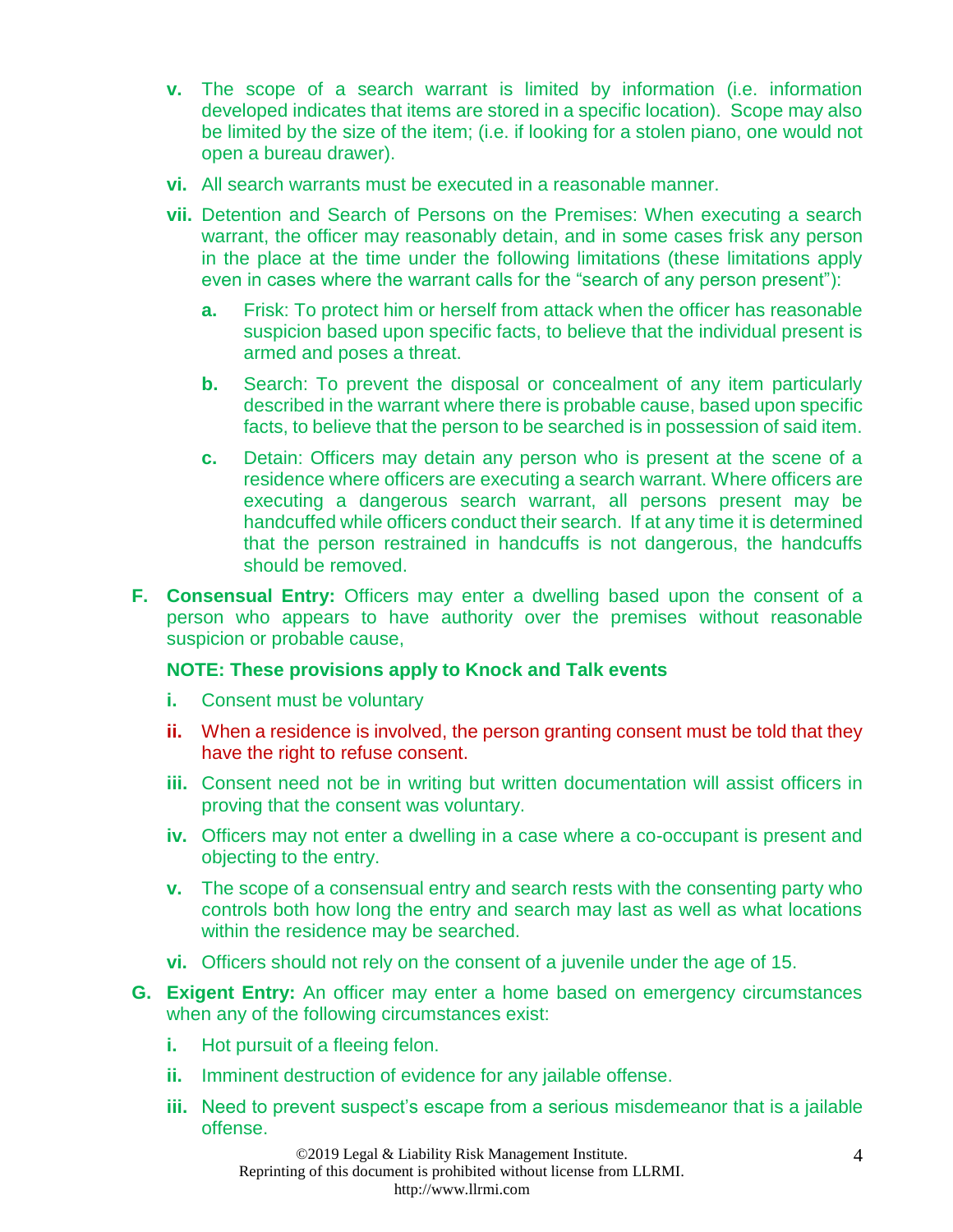- **iv.** Risk of danger to police or others inside or outside the dwelling.
- **v.** Officers may enter a home without a warrant when they have an objectively reasonable basis for believing that an occupant is seriously injured or imminently threatened with such an injury.
- **vi.** Once exigency has ended, officers should secure the scene and obtain a search warrant.
- **vii.** The fact that an area is a crime scene does not create automatic exigency- There is no crime scene exception to the warrant requirement.
- **viii.** Emergency Searches: An officer who has reasonable cause to believe that premises or a vehicle contain:
	- **a.** Individuals in imminent danger of death or serious bodily harm; or
	- **b.** Things imminently likely to burn, explode, or otherwise cause death, serious bodily harm, or substantial destruction of property; or
	- **c.** Things subject to seizure which will cause or be used to cause death or serious bodily harm if their seizure is delayed;
	- **d.** May, without a search warrant, enter and search such premises and vehicles, and the persons therein, to the extent reasonably necessary for the prevention of such death, bodily harm, or destruction.
- **H. Dynamic Entry:** Whenever entering a residence in a manner designed to anticipate a potential deadly force encounter, the specially trained team should be utilized to ensure the safety of all persons involved. This determination as to whether a dynamic entry is necessary is done through the completion of a risk assessment matrix.
	- **i.** Due to the nature of executing this high-risk entry, extreme care must be utilized in order to ensure that only the proper residence is entered. When considering the use of a dynamic entry, the following precautions must be followed:
		- **a.** A supervisor must be present and take responsibility for reviewing and approving the warrant as well as the affidavit prior to the execution of the warrant.
		- **b.** If the warrant involves narcotics, ensure that a purchase has been made or contraband observed within a reasonable period preceding the execution of the warrant.
		- **c.** If utilizing an informant for a narcotics purchase, an investigator must ensure that the informant has been observed at all possible times.
		- **d.** The officer supervising the special team will conduct a drive-by of the location with the lead investigator using the legal description on the warrant to locate the residence to ensure that the residence to be entered is verified with the warrant. If any discrepancies exist or if the house cannot be located by the description on the warrant, the warrant shall not be served.
		- **e.** Prior to execution of the warrant, all available data bases will be checked (telephone, electric, real estate etc.) to ensure that the residence matches the suspect of the investigation.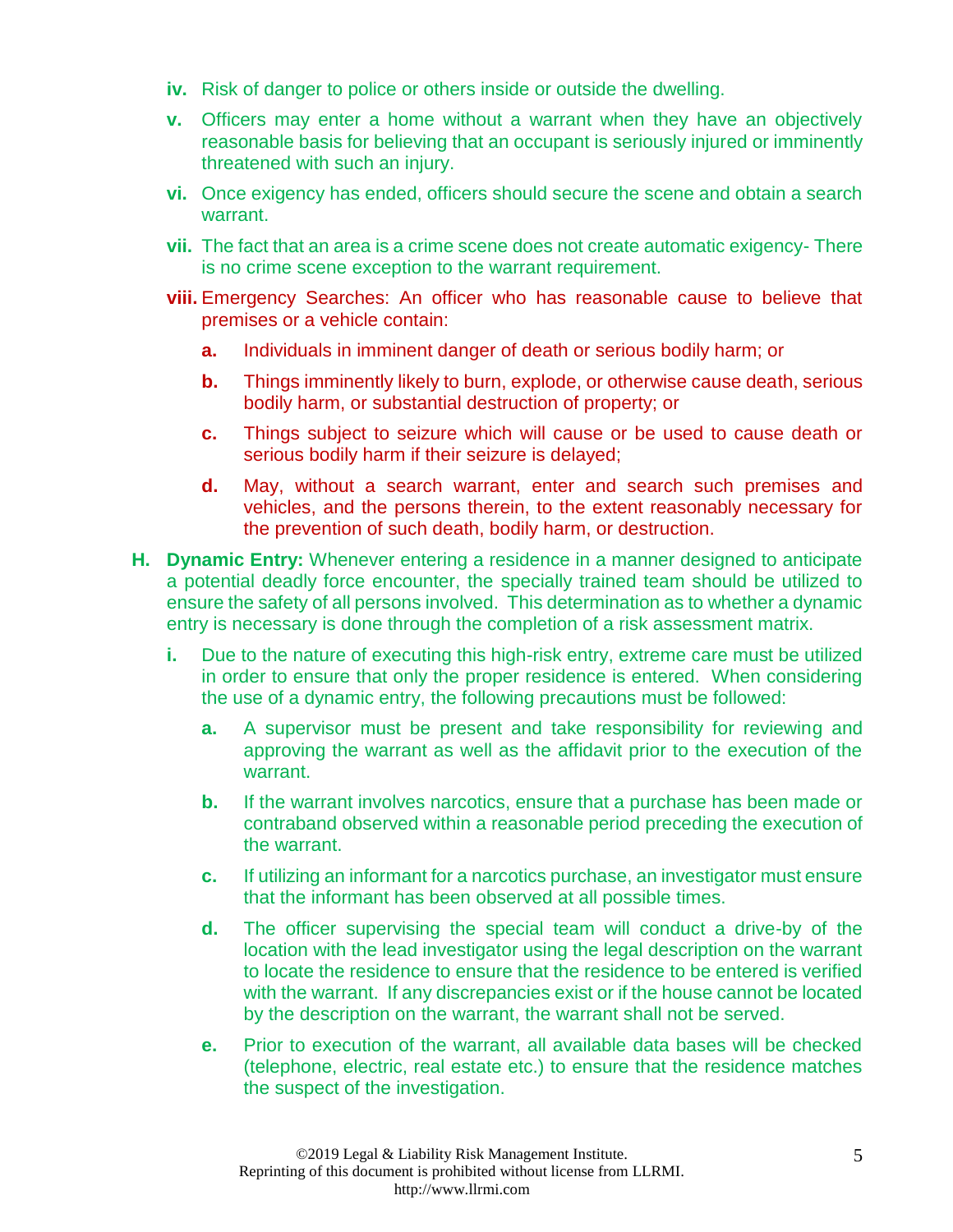- **f.** A written operations plan will be prepared identifying the specific mission for the team, intelligence considered, a description of the targeted subjects and location, and the specific tasks assigned to each member of the entry team.
- **g.** The lead investigator will accompany the special team during the execution of the warrant and direct officers to the doorway of the residence to ensure that the correct residence is entered.
- **h.** Upon completion of the operation, photographs of all entryways into the building shall be taken to document both damage and lack of damage.
- **I.** Warrantless Search by Law Enforcement Officer for a Supervised Probationer or Parolee.
	- **i.** A person who is placed on supervised probation or is released on parole is required to agree to a waiver as a condition of his or her supervised probation or parole that allows any certified law enforcement officer to conduct a warrantless search of his or her person, place of residence, or motor vehicle at any time, day or night, whenever requested by the certified law enforcement officer. A warrantless search that is based on a waiver shall be conducted in a reasonable manner **(16-93-106).**
	- **ii.** Though Arkansas Law does not require an articulable suspicion that the person is committing or has committed a criminal offense, this department requires that an officer have some articulable law enforcement concern, however slight, prior to conducting such searches without the direct assistance of a parole or probation officer, or that the parolee/probationer be a party to an otherwise lawful stop based on reasonable suspicion or probable cause.
- **iii.** Examples of a law enforcement concern include but are not limited to: Anonymous tips/reports that would otherwise not be sufficient to conduct a search; parolee/probationer found in known crime areas or otherwise under suspicious circumstances less than reasonable suspicion for a terry stop; parolee/probationer is a party to a lawful traffic stop or other detention whereby a search would otherwise be unlawful.
- **iv.** Officers are prohibited from using this statute to harass.
- **v.** Prior to a 4th amendment seizure (detention or stop) and or search of a parolee/probationer based on the sole fact that the person is merely a parolee/probationer, a member of this department shall verify the status of the person believed to be on supervised probation or parole and that a waiver exists prior to conducting a seizure and or search by one of the following methods:
	- **1.** As part of a consensual contact, a person admits to being on probation or parole, admits that a waiver exists, and consents to search. Under this scenario, no seizure has occurred and the Officer is conducting a search under the consent to search doctrine without having verified that a waiver exists via logical means.
	- **2.** Officer determines person is on probation/ parole via ACIC and confirms that a waiver is on file.
	- **3.** Officer determines person is on probation /parole and that a waiver exists through personal contact with the Departments of Correction or Community Correction or by contacting a Community Correction Officer prior to any warrantless search being conducted.